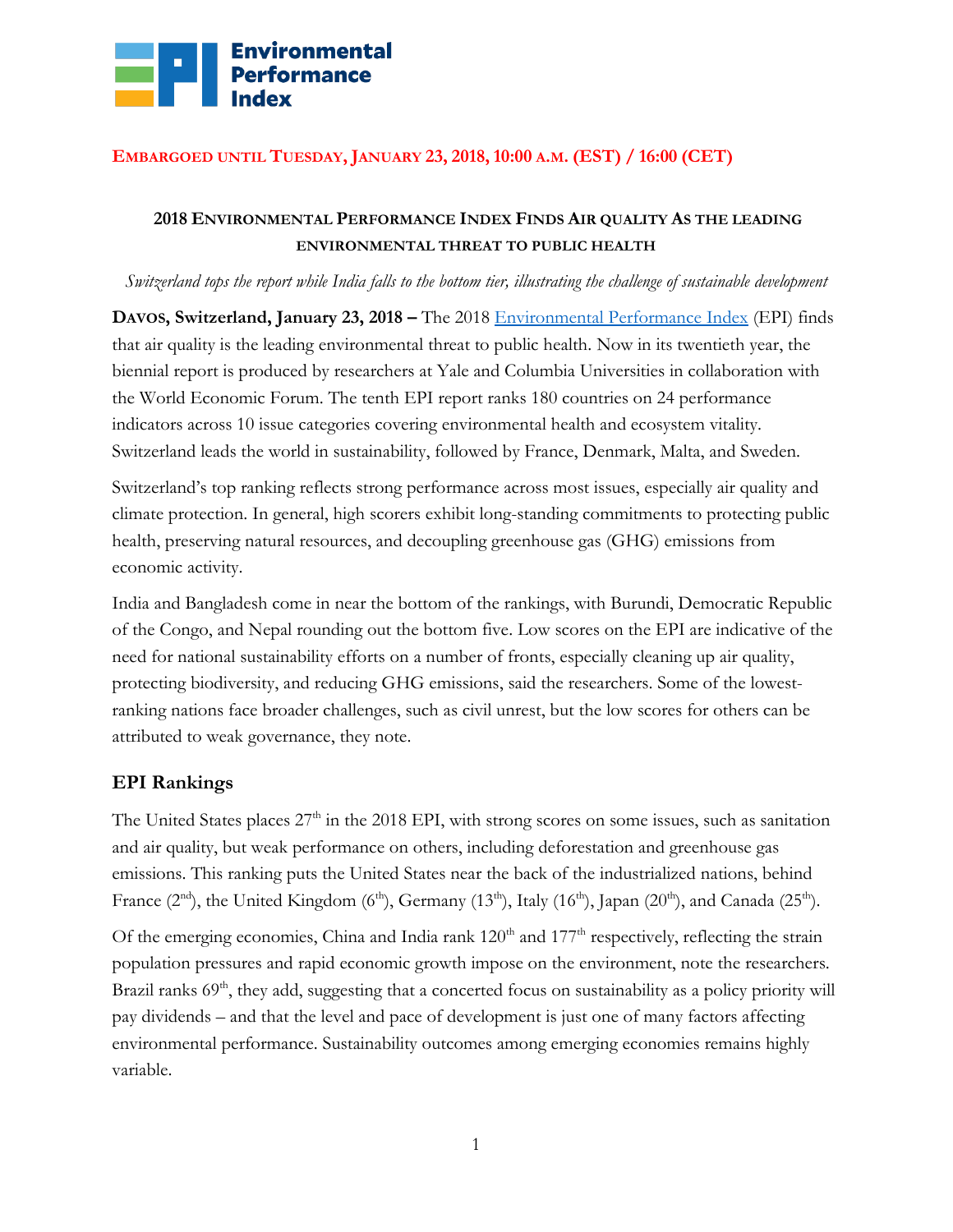# **Environmental**<br>**Proformance**<br>**Proformance**

Seychelles ranks as the most-improved country over the past decade, due largely to its commitment to combating greenhouse gas emissions. São Tomé and Príncipe, Kuwait, and Timor-Leste also increased their ranking due to several factors, including the establishment of areas protecting biodiversity and habitat. Burundi, Central African Republic, Madagascar, the Bahamas, and Latvia slipped significantly in environmental performance, largely due to sub-par performance on climate change. All trend analyses are based on backcasting this year's EPI methods on historical data.

# **2018 EPI Trends**

The 2018 EPI offers not only a snapshot of where countries stand today but also reflects important trends in environmental performance at both the national and global levels. The global community is generally improving on a number of issues, such as health outcomes related to drinking water and sanitation and protection of marine ecosystems, while on other issues significant challenges remain.

Fisheries continue to deteriorate in most countries, with significant problems in El Salvador, Papua New Guinea, and Portugal. Substantial populations still suffer from poor air quality, most notably in India, China, and Pakistan. And on some issues, a small number of countries are failing to address critical problems. Indonesia, Malaysia, and Cambodia, for example, have experienced significant deforestation over the past five years, reflecting broad policy failures, said the researchers.

# **EPI and Policy**

Analysis of the policy drivers underlying the 2018 EPI rankings makes it clear that income is a major determinant of environmental success, said the researchers, noting that investments in safe drinking water and modern sanitation, in particular, translate quickly into improved environmental health results. Yet at every level of development, some countries achieve scores that exceed their peer nations with similar economic circumstances, demonstrating that good governance and careful policy choices also affect outcomes, they add.

"As the world community pursues new sustainable development goals, policymakers need to know who is leading and who is lagging on energy and environmental challenges," said Daniel C. Esty, director of the Yale Center for Environmental Law & Policy and the Hillhouse Professor at Yale University. "The 2018 EPI confirms that success with regard to sustainable development requires both economic progress that generates the resources to invest in environmental infrastructure and careful management of industrialization and urbanization that can lead to pollution that threatens both public health and ecosystems."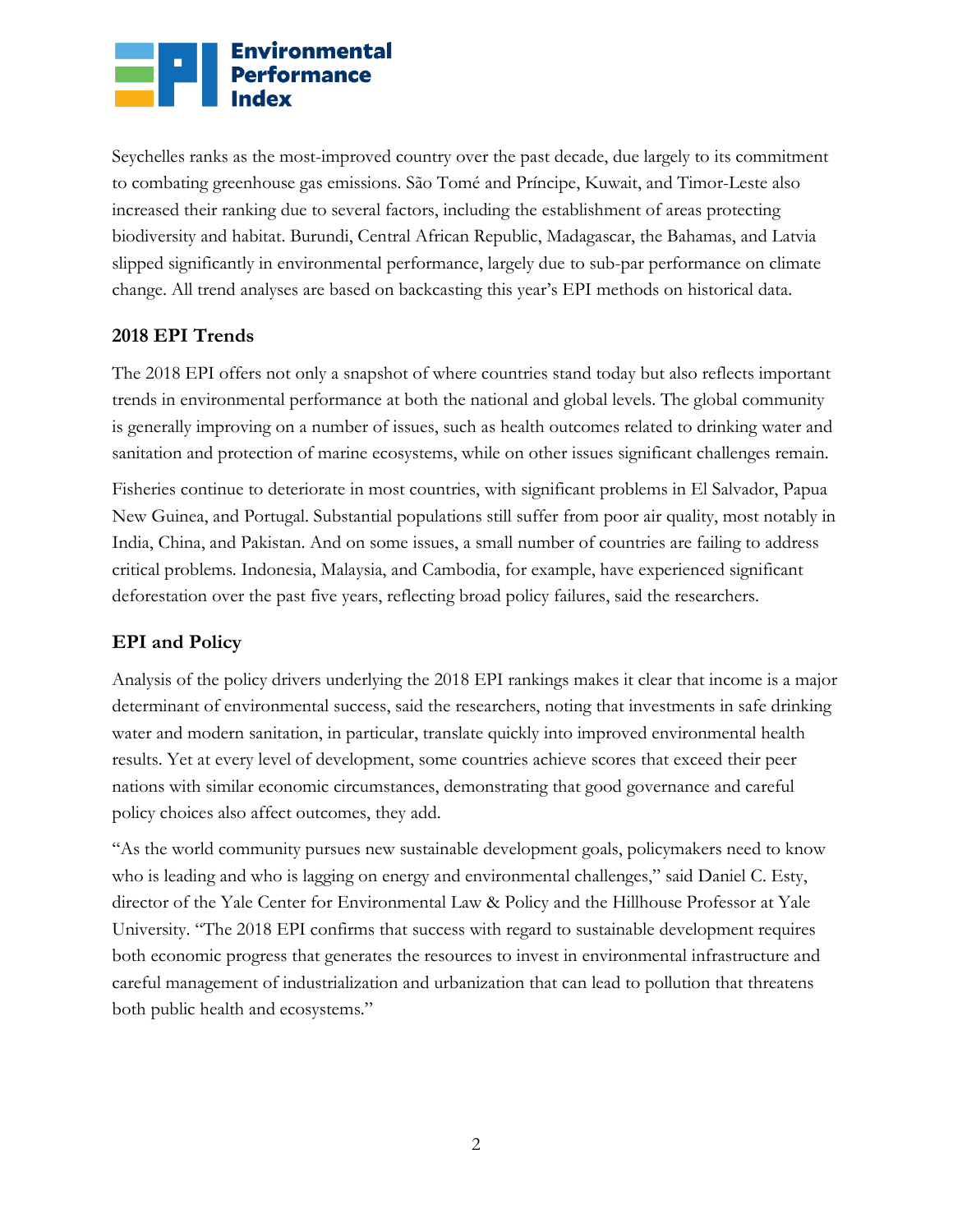

#### **EPI and Global Sustainability Data**

The EPI builds on the best available global data from international research entities, such as the Institute for Health Metrics and Evaluation, the World Resources Institute, and the Sea Around Us Project at the University of British Columbia, as well as international organizations such as the World Bank and the UN Food and Agriculture Organization.

Nevertheless, serious data gaps limit the ability to measure results – and particularly changes in performance – on a number of important issues. "As the EPI project has highlighted for two decades, better data collection, reporting, and verification across a range of environmental issues are urgently needed," said Zach Wendling, Principal Investigator of the 2018 EPI. "The world needs better data on sustainable agriculture, water resources, waste management, and threats to biodiversity. Supporting global data systems is one of the most important steps the world community can take to achieving sustainable development goals."

Complete methods, data, and results – including those for individual countries – are available online at [epi.yale.edu.](file:///C:/Users/Zach%20Wendling/Box%20Sync/EPI2018/Comms/epi.yale.edu)

#### **About the Yale Center for Environmental Law & Policy**

[The Yale Center for Environmental Law & Policy](https://envirocenter.yale.edu/) advances fresh thinking and analytically rigorous approaches to environmental decision-making across disciplines, sectors, and boundaries. In addition to its research activities, the center aims to serve as a locus for connection and collaboration by all members of the Yale University community who are interested in environmental law and policy issues. The center supports a wide-ranging program of teaching, research, and outreach on local, regional, national, and global pollution control and natural resource management issues. These efforts involve faculty, staff, and student collaboration and are aimed at shaping academic thinking and policymaking in the public, private, and NGO sectors.

#### **About the Columbia Center for International Earth Science Information Network**

[The Center for International Earth Science Information Network](http://ciesin.org/) (CIESIN) is part of the Earth Institute at Columbia University. CIESIN works at the intersection of the social, natural, and information sciences, and specializes in online data and information management, spatial data integration and training, and interdisciplinary research related to human interactions in the environment. Since 1989, scientists, decision-makers, and the public have relied on the information resources at CIESIN to better understand the changing relationship between human beings and the environment. From its offices at Columbia's Lamont-Doherty Earth Observatory campus in Palisades, New York, CIESIN continues to focus on applying state-of-the-art information